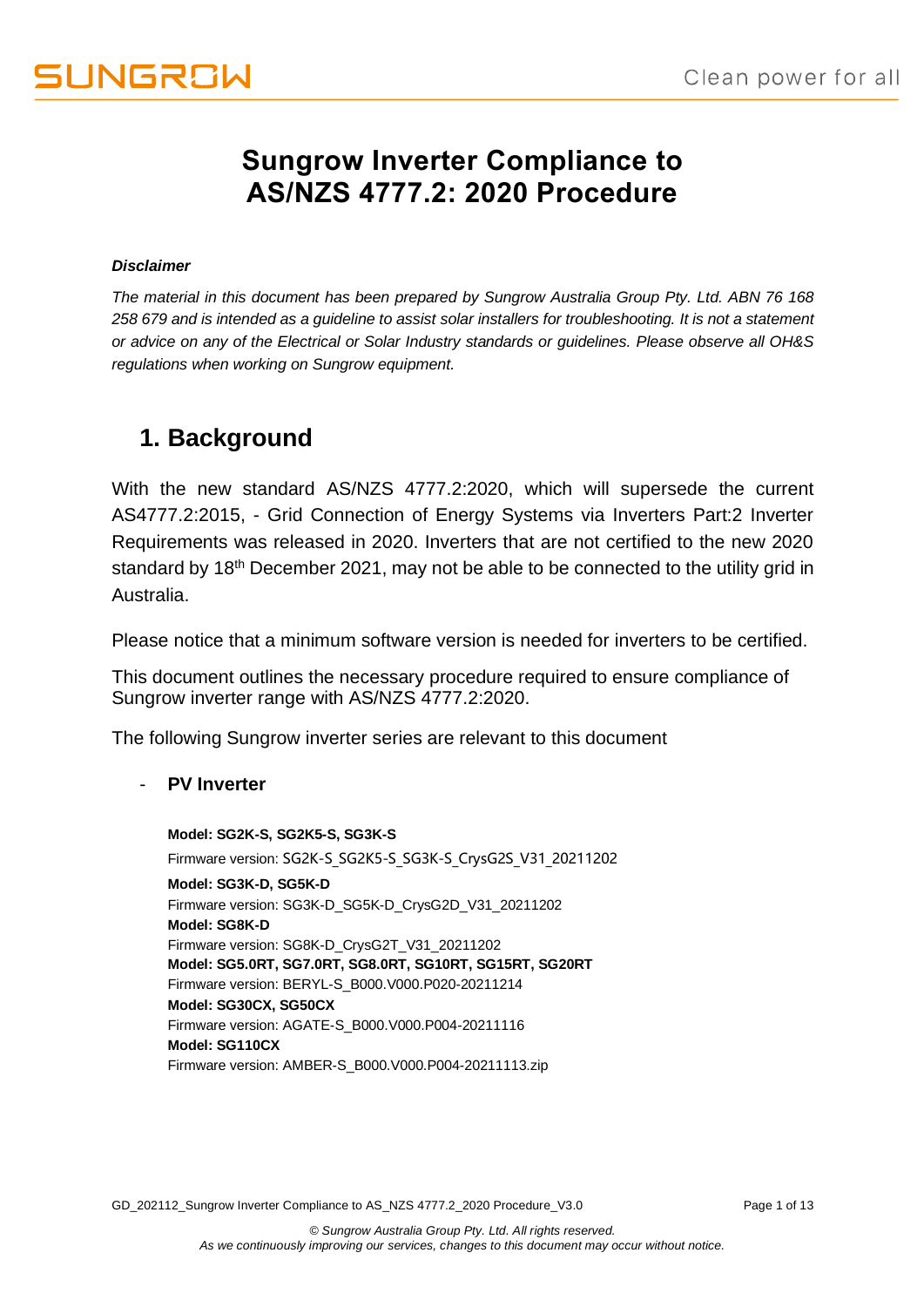# **IUNGROW**

### - **Hybrid Inverter**

**Model: SH5K-30** Firmware version: SH5K-30\_V01\_unpack\_20220124.zip **Model: SH5.0RS, SH6.0RS** Firmware version: SUNSTONE-H\_B000.V000.P025-20220123.zip **Model: SH5.0RT, SH10RT** Firmware version: SAPPHIRE-H\_B000.V000.P002-20211103

As of **18th, Dec. 2021** all inverters installed in Australia MUST meet the requirements of AS/NZS 4777.2:2020 and have one of the default Regions, listed below, activated upon commissioning:

**AS/NZS 4777.2:2020 Australia A AS/NZS 4777.2:2020 Australia B**

**AS/NZS 4777.2:2020 Australia C**

**It is the responsibility of the installer to confirm with the relevant DNSP as to which Region needs to be activated in the area of his installation**. Following table is **ONLY** for reference.

| <b>Network</b>                | Standard       | Default power quality setting                          |
|-------------------------------|----------------|--------------------------------------------------------|
| Western Power                 | AS 4777.2:2020 | Australia B                                            |
| Horizon Power, TasNetworks    | AS 4777.2:2020 | Australia C                                            |
| All other Australian networks | AS 4777 2:2020 | Australia A                                            |
| Customer in New Zealand       | AS 4777.2:2020 | AS/NZS 4777.2:2020 New Zealand (in<br>Country setting) |

The default Region settings contain the required default Power Quality settings Volt-Watt, Volt-Var & Frequency Response settings and Protection settings. If changes are necessary, please refer to the knowledge base, available on request from Sungrow Technical Support.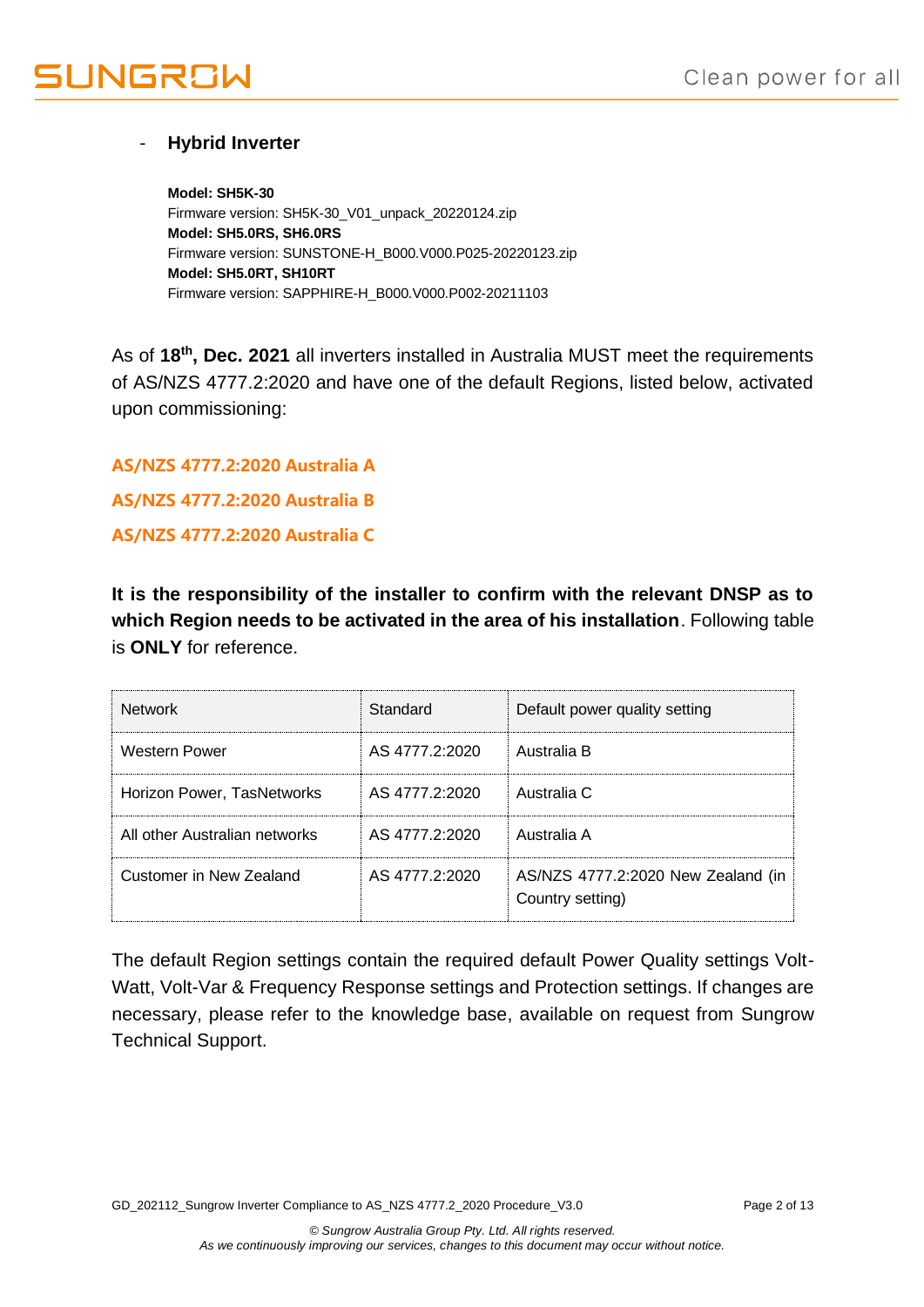# UNGROW

## **2. Compliance Procedure**



## **2.1 Local Firmware Upgrade via iSolarCloud**

### **Preparation**

- A Wi-Fi V24/V25/V31 module or Wi-Net Dongle
- A smart phone with **iSolarCloud** APP (Android or iPhone)

### **Firmware Upgrade**

To download the new firmware files, login to iSolarCloud APP. Click on "**More**" on the bottom right corner and select '**Firmware download**' (Figure 1). A list of options will appear. The relevant inverter / communication module and downloaded files can be found using the buttons on the top right corner.

| MORE                      |   |
|---------------------------|---|
|                           |   |
| Sungrow                   |   |
| Profile                   | 5 |
| <b>WLAN</b> Configuration |   |
| Local Access              |   |
| Firmware Download         |   |
| Live Data                 |   |
| Message Center            | 5 |
| My Service Provider       | 5 |
| <b>P</b> FAOs             |   |
| Feedback                  |   |
| Settings                  | 8 |
| 16<br>Home :              |   |

Figure1 Firmware List

Click on the corresponding firmware from the list and press the download button on the file. A message on the bottom of the screen will be displayed once the firmware file is downloaded succeed.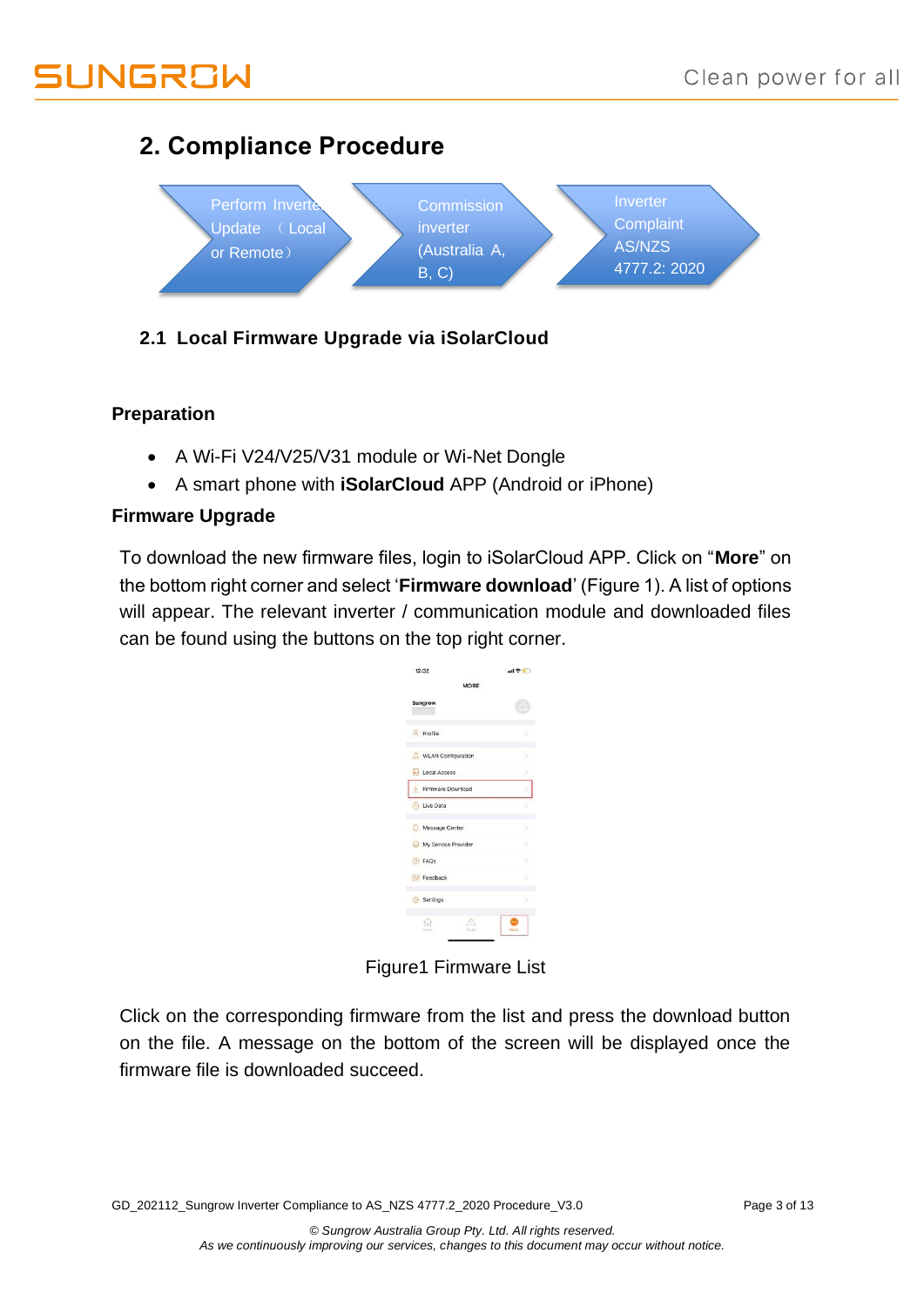| 12:32                                                             | $AB = 0$ | 12:32                                                                              | $m \approx 1$                  |
|-------------------------------------------------------------------|----------|------------------------------------------------------------------------------------|--------------------------------|
| $<$ BACK                                                          | Q<br>土   | $<$ BACK                                                                           |                                |
| <b>FIRMWARE DOWNLOAD</b>                                          |          | SG5K-D                                                                             |                                |
| Please select the device model before downloading<br>the firmware |          | Inverter                                                                           |                                |
| Current: Inverter                                                 | v.       | Once the download is complete, select the<br>downloaded upgrade package to upgrade |                                |
| <b>SG9.0RS</b>                                                    |          | through "Local Access/More/Firmware<br>Update">>                                   |                                |
| SC&ORT                                                            |          | SG5K_D.zip                                                                         | $\overline{\uppsi}$            |
| SG8KTL-M                                                          |          |                                                                                    |                                |
| SG&K3-D                                                           |          |                                                                                    |                                |
| SG&K-D                                                            |          |                                                                                    |                                |
| SG80KTL-M                                                         |          |                                                                                    |                                |
| SG80KTL                                                           |          |                                                                                    |                                |
| S08.0RS                                                           |          |                                                                                    |                                |
| SG7KB-D                                                           |          |                                                                                    |                                |
| \$G7KS-D                                                          |          |                                                                                    |                                |
| \$G7K-D                                                           |          |                                                                                    |                                |
| SG75TX                                                            |          |                                                                                    |                                |
| SG75CX                                                            |          |                                                                                    |                                |
| SG7.6RS-US                                                        |          |                                                                                    | SG5K_D.zip Download Successful |
| <b>SG7.0RT</b>                                                    |          |                                                                                    |                                |

Figure 2 Firmware List Figure 3 Firmware File

To filter between firmware for various inverters and communication modules, use the filter option and then select the relevant type (Figure 4 and Figure 5)

- **Inverter**  Grid-Connected Inverters
- **Energy Storage System**  Hybrid Inverters
- **Data Logger**  Loggers
- **Communication Module**  Wi-Fi Dongles

| $<$ BACK                                                          | ↓ | $<$ BACK                     |
|-------------------------------------------------------------------|---|------------------------------|
| <b>FIRMWARE DOWNLOAD</b>                                          |   | <b>FILTER</b>                |
|                                                                   |   | Device Type                  |
| Please select the device model before downloading<br>the firmware |   | Inverter                     |
| Current: Inverter                                                 |   | Data Logger                  |
| <b>SG9.0RS</b>                                                    |   | <b>Energy Storage System</b> |
|                                                                   |   | Communication Module         |
| SG8.0RT                                                           |   |                              |
|                                                                   |   |                              |
|                                                                   |   |                              |

Figure 4 Firmware List

| Figure 5 Firmware File |  |  |
|------------------------|--|--|
|------------------------|--|--|

After the firmware file download is completed, it must be uploaded by logging in to the inverter through local access. For a detailed guide on local access methods, please click below.

• [Local Access Methods](https://service.sungrowpower.com.au/files/Web_Files/FAQ/GD_202103_iSolarCloud_Local%20Access%20Methods_V1.0.pdf) Guide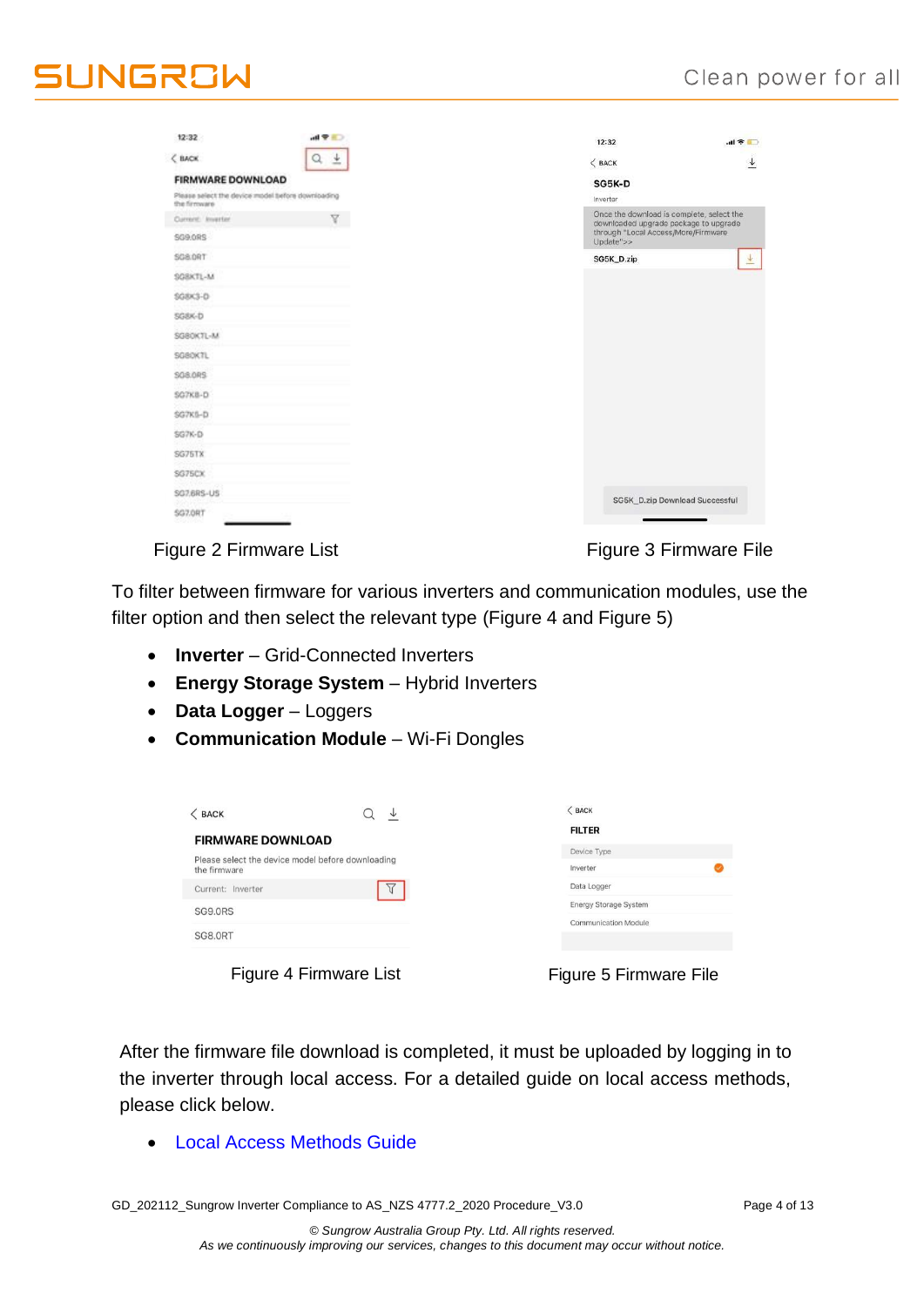Change the Wi-Fi network on your mobile phone from your home network to the Sungrow inverter network (network starting with SG). Open iSolarCloud app again and click '**Local Access'** → select **WLAN** access → enter the '**admin**' for the account and "**pw8888**" for the password →click '**Login**'. (Figure 6).

| 12:32                           | 해우曲) |                     |
|---------------------------------|------|---------------------|
| <b>MORE</b>                     |      |                     |
| Sungrow                         |      |                     |
| <b>A</b> Profile                |      | $<$ BACK            |
| WLAN Configuration              |      | <b>LOCAL ACCESS</b> |
| Local Access                    |      |                     |
| Firmware Download<br>业          |      |                     |
| Live Data                       |      | WLAN<br>କ           |
| Message Center<br>Ω             |      |                     |
| My Service Provider<br>$\Theta$ |      | $\ast$<br>Bluetooth |
| <b>B</b> FAQs                   | x    |                     |
| Feedback                        |      |                     |
| Settings<br>$\{0\}$             |      |                     |

#### Figure 6 Local Access

Now click on the '**More**' button located on the bottom right corner of the iSolarCloud [APP \(Figure 7\)](#page-4-0) and Select '**Update firmware**' [\(Figure 8\)](#page-4-1).

| all amaysim 우               | 15:12<br>SG10KTL-M<br>SN:A1810071474 | @ 0 60% (D)         |
|-----------------------------|--------------------------------------|---------------------|
| Fault shutdown              |                                      |                     |
| 0 W<br>$\frac{0}{\sqrt{2}}$ |                                      | $\cdots \odot$<br>舟 |
|                             |                                      |                     |
| Current power               |                                      | O <sub>w</sub>      |
| Power installed             |                                      | 10.0 kW             |
| Yield today                 |                                      |                     |
| Total yield                 |                                      | $0.0$ kWh<br>8 kWh  |
|                             |                                      |                     |
|                             |                                      |                     |
| n                           | W                                    | 111                 |
| Home                        | Chart:                               | More.               |

<span id="page-4-1"></span>

<span id="page-4-0"></span>Figure 7 Local Access Figure 8 Device Upgrade

After that, it will display the firmware zip file. Select the corresponding firmware file and click on the '**Confirm**' button (Figure 9). Please wait about 10 to 15 minutes for the firmware upgrade.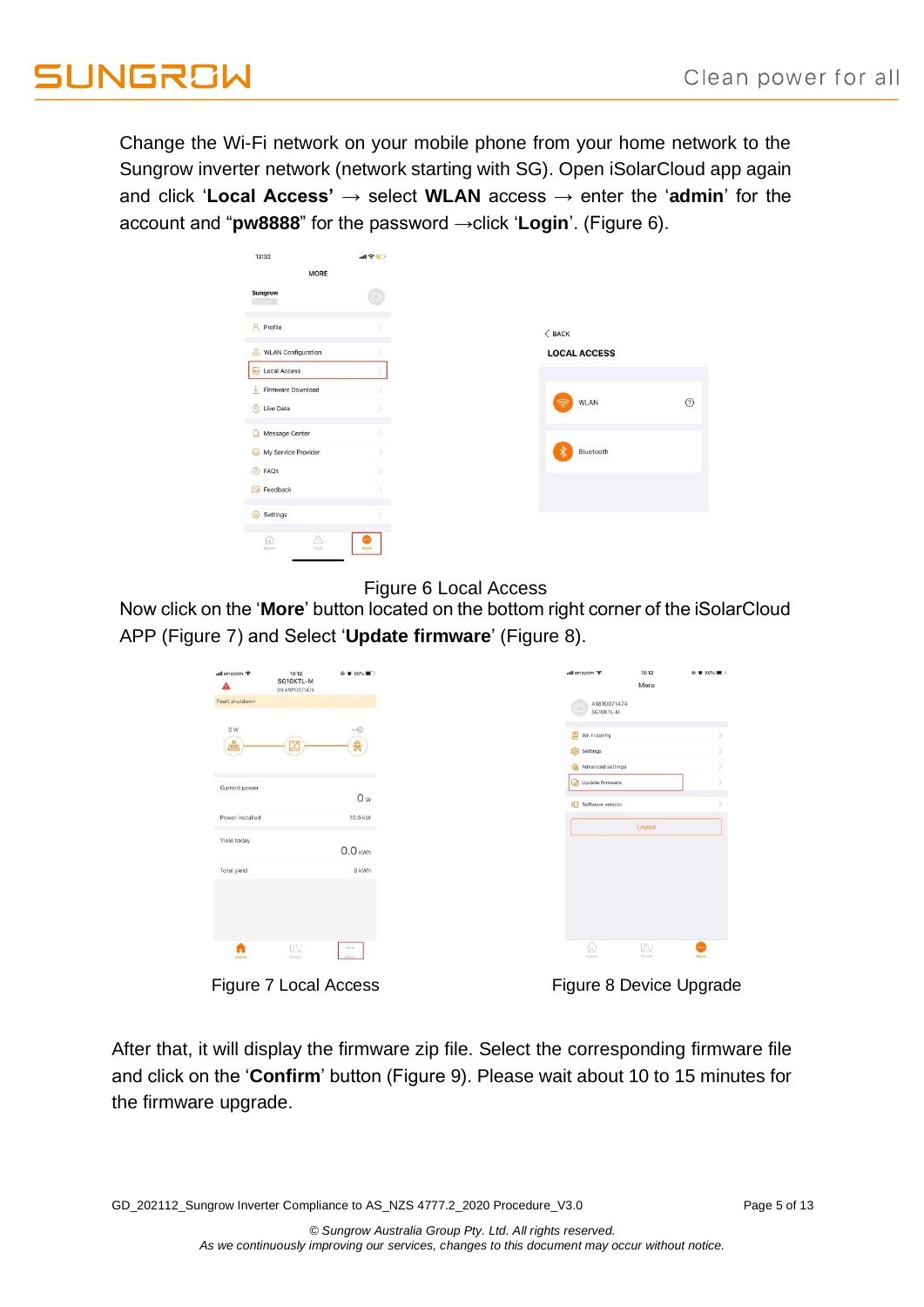## Clean power for all

# **II INGRAW**

| $<$ BACK<br><b>SELECT FIRMWARE</b>                                              | $\langle$<br><b>Firmware Update</b> | <b>FIRMWARE UPDATED</b>                                                                                                   |
|---------------------------------------------------------------------------------|-------------------------------------|---------------------------------------------------------------------------------------------------------------------------|
| Downloaded file<br>WINET_B003.V000.P003.zip<br>WiNet-S                          |                                     | Firmware is up to date.                                                                                                   |
| Firmware will be updated via<br>"WINET_B003.V000.P003.zip"<br>CANCEL<br>CONFIRM | 100%<br>Firmware is being updated   | WINET-SV200.001.00.P001<br>Old Version:<br>New Version:<br>WINET-SV200.001.00.P003<br>Update Time:<br>2021-05-11 09:01:57 |
|                                                                                 |                                     | <b>COMPLETE</b>                                                                                                           |
| Figure 9 Upload Firmware                                                        | Figure 10 Firmware Upgrade          | Figure 11 Upgrade<br>Successfully                                                                                         |

It will display the part number before and after the update, which can help ensure the correct files have been used to update.

Regardless of the update percentage, do not quit the app or disconnect from the SG Wi-Fi until the app indicates that the upgrade is complete

Click [here t](https://youtu.be/2lNiNE7Gfvk)o watch the instruction for upgrading the firmware via iSolarCloud app.

### **2.2 Remote Firmware Upgrades via iSolarCloud**

**Applicability: Sungrow Crystal G2 Series, Three Phase Residential and CX range, Single-Phase Hybrid (SH5K-20/30), Three-Phase Hybrid Range**

| <b>Inverter Type</b>                                                    | <b>Communication Device</b> |
|-------------------------------------------------------------------------|-----------------------------|
| Single-Phase / Three-Phase Residential<br>Range (Grid-Connect & Hybrid) | V25/V31 Wi-Fi Dongle        |
| Three-Phase Commercial Range                                            | EyeM4, Logger1000           |

Communication Device Requirements

GD\_202112\_Sungrow Inverter Compliance to AS\_NZS 4777.2\_2020 Procedure\_V3.0 Page 6 of 13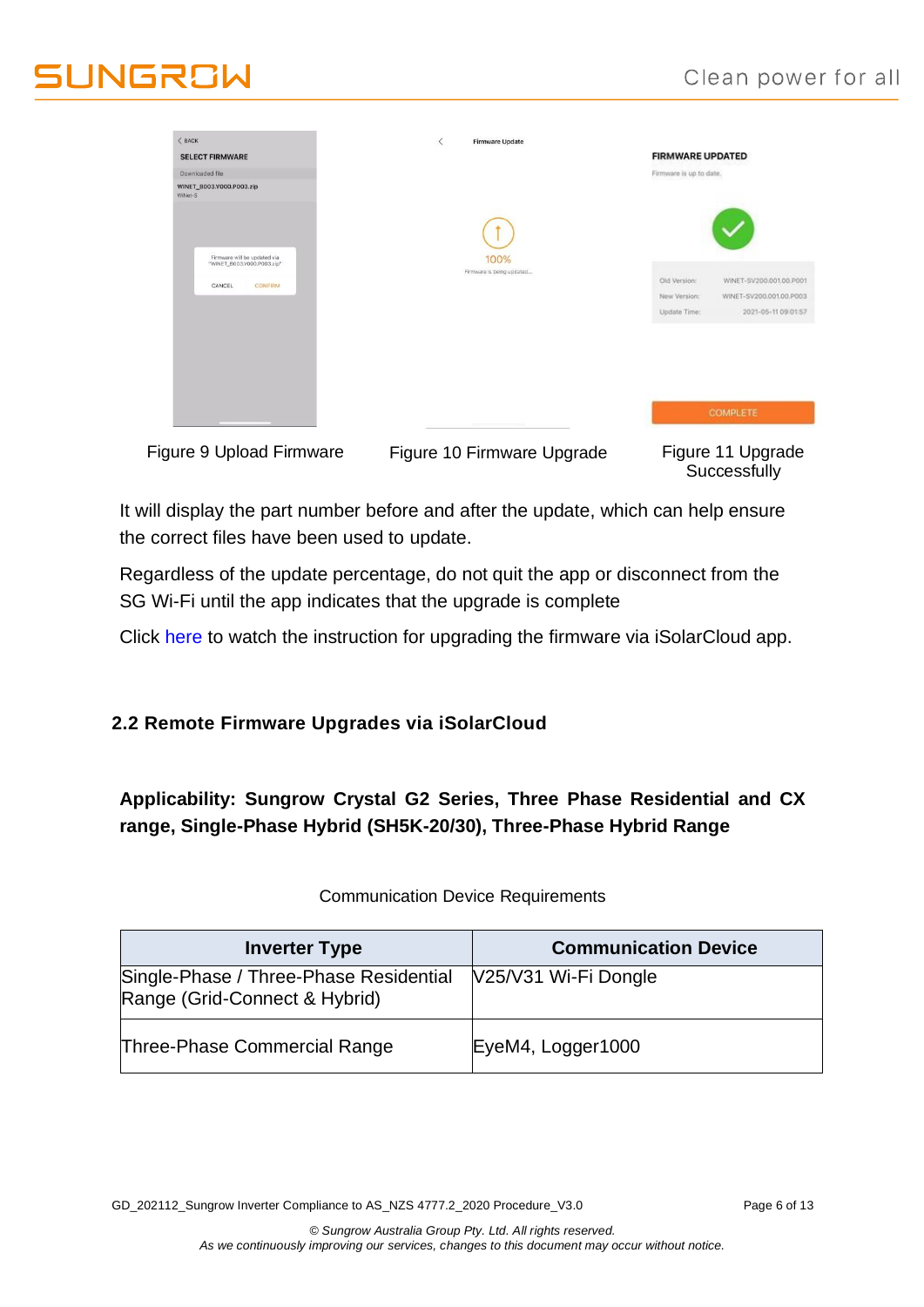# **UNGROW**

## **Upgrade Procedure**

The **Firmware Upgrade** option can be found in the main menu under "**Advanced**". Selecting it will allow the user to search for the plant which needs to be upgraded.

| ඊ iSolarCloud™                         | B2003<br>Q |
|----------------------------------------|------------|
| O&M                                    | P B2003    |
| Home<br>ና <sub>ከ</sub> ት<br>Fault<br>A |            |
| Report<br>٨ę                           |            |
| <b>NEW</b><br>$\mathbf{A}$ Curve       |            |
| Advanced<br>ක්<br>z                    |            |
| Settings                               |            |
| <b>Firmware Update</b><br>Φ            |            |

Firmware Update & Plant Search

On selecting the plant, the relevant device and type can be selected on the right. Please use the following guide with respect to Figure 2 to locate the device:

- Grid-Connected Inverters **Inverter**
- Hybrid Inverters **Energy Storage System**
- Loggers **Data Loggers**
- Wi-Fi Dongles **Communication Module**

| Firmware Update                             |                     |                 |              |
|---------------------------------------------|---------------------|-----------------|--------------|
| Inverter<br>∧                               | Device Model $\vee$ | Device S/N<br>ŧ |              |
| Inverter                                    | Device S/N          | Device Type     | Device Model |
| <b>Energy Storage System</b><br>Data Logger | A200                | Inverter        | SG8K-D       |
| <b>Communication Module</b>                 |                     |                 |              |

## Device Type

Once the type has been selected, the relevant device must be selected and then click "**Firmware Update**". The clock symbol can be used to check the task history and status of the upgrade.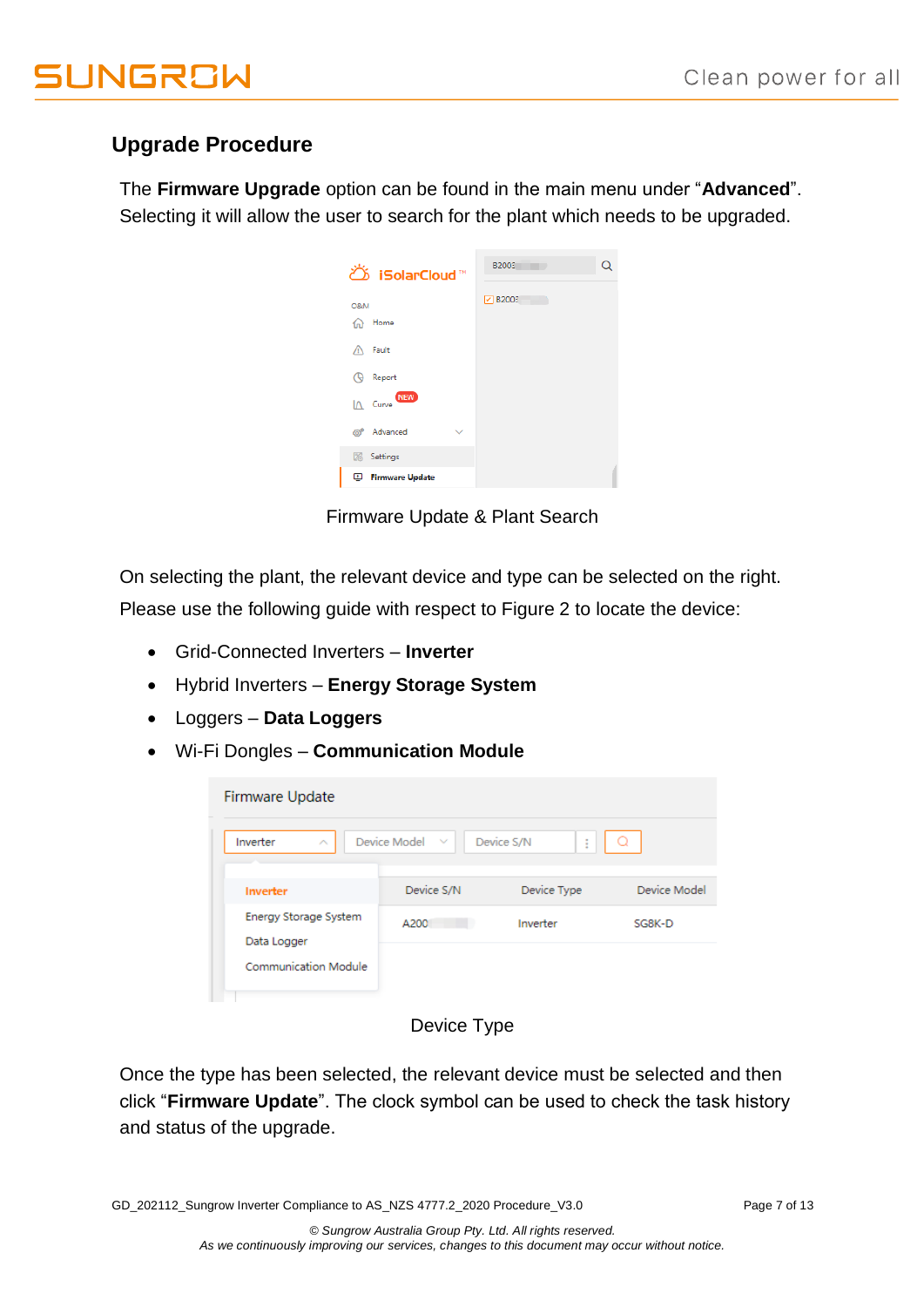# **JUNGROW**

| Inverter.<br>w  | Device Model<br><b>COM</b> | $\frac{1}{2}$<br>Device S/N |              |               |                 |                | Firmware Update |
|-----------------|----------------------------|-----------------------------|--------------|---------------|-----------------|----------------|-----------------|
| Plant Name<br>ø | Device S/N                 | Device Type                 | Device Model | Online Status | Current Version | Device Name    | Operation       |
| 8200            | A200                       | Inverter.                   | SGBK-D       | Online        | Check Version   | SG8K-D_001_001 | $\circledcirc$  |
| and a           |                            |                             |              |               |                 |                |                 |

#### Firmware Update

This will give a prompt to select the updating package. Here "**Online Update Package**" can be selecting. This option will show if there is a newer update available and will update the device to it. Thereafter, simply click "**Update**".

| <b>Upload the Updating Package</b> |                                                                                                                            | x |
|------------------------------------|----------------------------------------------------------------------------------------------------------------------------|---|
| O Online Update Package            |                                                                                                                            |   |
| <b>S/N: B191</b>                   | New update package detected. Update now?                                                                                   |   |
| ○ Local Update Package             |                                                                                                                            |   |
| Select a Firmware File             |                                                                                                                            |   |
|                                    | *Maximum package size: 60M, package format: x.zip, package name must<br>correspond to the desired software version number. |   |
|                                    | Update,<br>Cancel                                                                                                          |   |

Update Package

To proceed further with the upgrade, a password must then be entered. This password is the same as **the login password for the account**.

|                              | ite now? |
|------------------------------|----------|
| Please enter login password. | ×        |
|                              |          |
|                              |          |
|                              | me must  |
| Confirm                      |          |
|                              |          |
|                              |          |

Login Password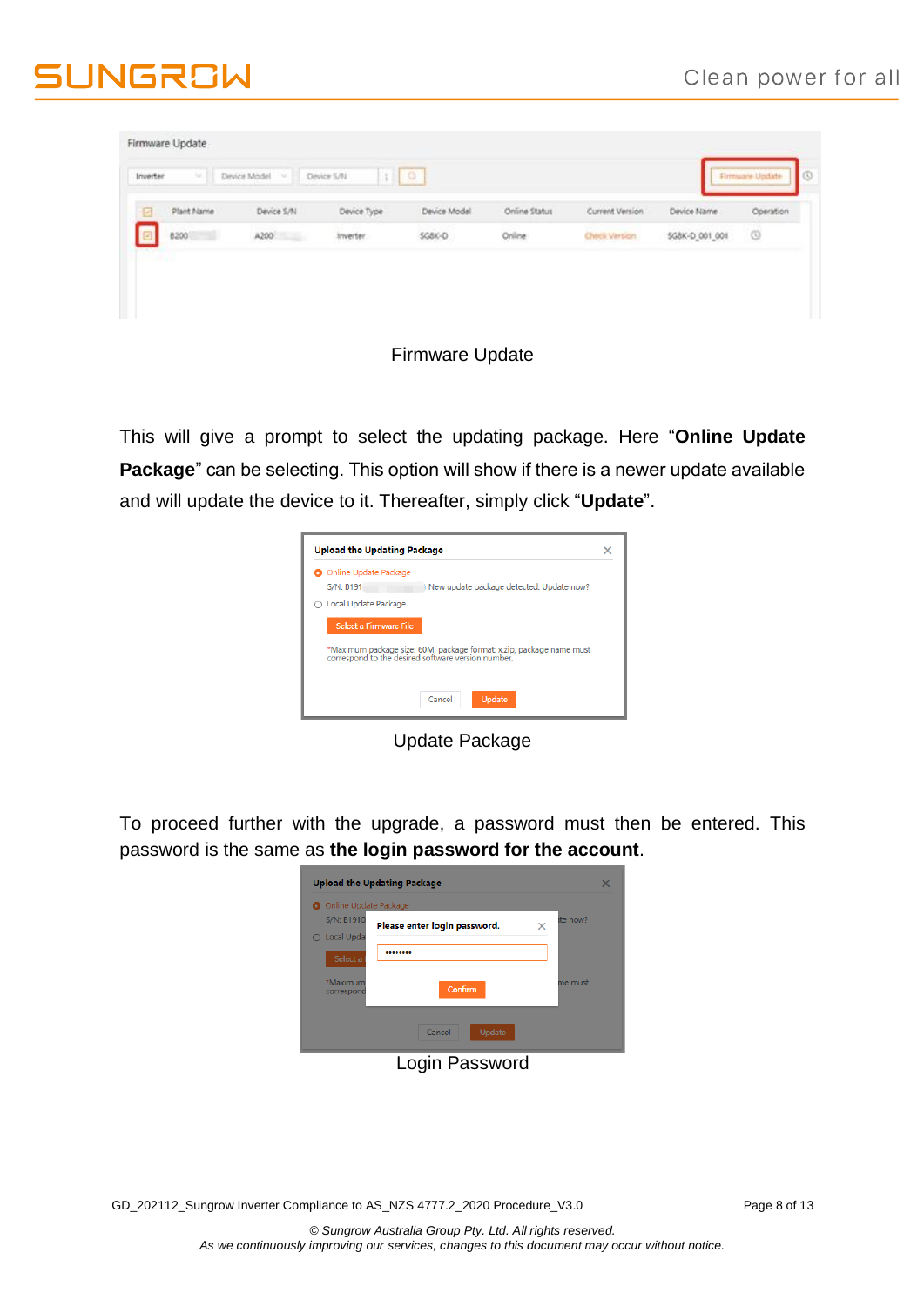A task name and a timeout period can then be selected. The timeout period is the time after which the upgrade will timeout if it is not complete.

| <b>Task Name</b>                | 2020-08-11 12:45 SG5K-D Inverter Remote Update |              |
|---------------------------------|------------------------------------------------|--------------|
| Single Device Update<br>Timeout | 1 <sub>h</sub>                                 | $\checkmark$ |
|                                 |                                                |              |

Task Name & Timeout

After clicking confirm and update, the upgrade will begin. The status can then be checked using the "**Clock Option**". Clicking "**View**" will allow the user to view the exact status of each file being uploaded.

| <b>View Task History</b> |                                                             |                |                 |                           |                              |            |                                    |                                     |                  | $\times$  |
|--------------------------|-------------------------------------------------------------|----------------|-----------------|---------------------------|------------------------------|------------|------------------------------------|-------------------------------------|------------------|-----------|
|                          | ■ 2020-09-01 ~ 2020-10-01                                   | Device Type    | $\checkmark$    | Device Model              | Goal Softwar<br>$\checkmark$ |            |                                    |                                     |                  |           |
| No.                      | <b>Task Name</b>                                            | Device<br>Type | Device<br>Model | <b>Task Start</b><br>Time | <b>Task End</b><br>Time      | Executor   | Task<br>Execution<br><b>Status</b> | <b>Success</b><br><b>Statistics</b> | Task<br>Progress | Operation |
|                          | 2020-09-29<br>12:00 SG5K-<br>D Inverter<br>Remote<br>Update | Inverter       | SG5K-D          | 2020-09-29<br>12:00:45    | 2020-09-29<br>12:13:02       | $\sqrt{2}$ | Operation<br>Completed             | 1/1                                 | 1/1              | View      |

Task History & Status

To watch a step by step guide on upgrading the firmware remotely, click on the video link below:

• [iSolarCloud Remote Firmware Upgrade](https://youtu.be/3FW_wLOUj6k)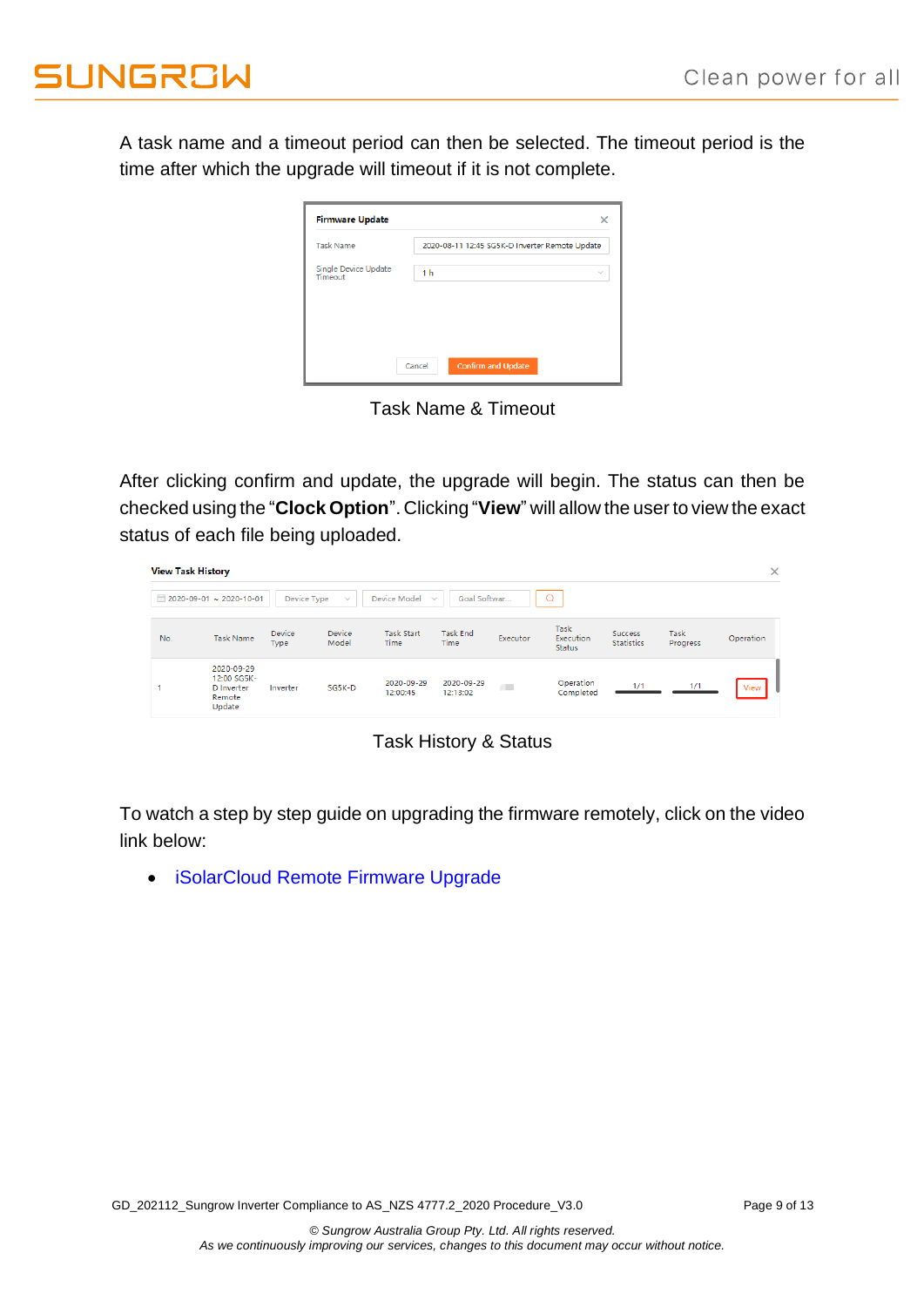Please make sure the inverter with the following corresponding new firmware version after the firmware upgrade finish.

| <b>Type</b>              | <b>Firmware Version</b>                                             |  |  |  |  |
|--------------------------|---------------------------------------------------------------------|--|--|--|--|
| SG <sub>2K</sub> -S      |                                                                     |  |  |  |  |
| SG2K5-S                  | MDSP_CrysG2S_V31_V72<br>SDSP_CrysG2S_V31_V21<br>LCD_CrysG2S_V31_V34 |  |  |  |  |
| SG3K-S                   |                                                                     |  |  |  |  |
| SG3K-D                   | MDSP_CrysG2D_V31_V72<br>SDSP_CrysG2D_V31_V21                        |  |  |  |  |
| SG5K-D                   | LCD_CrysG2D_V31_V34                                                 |  |  |  |  |
| SG8K-D                   | MDSP_CrysG2T_V31_V47<br>SDSP_CrysG2T_V31_V11<br>LCD_CrysG2D_V31_V34 |  |  |  |  |
| SG5.0/7.0/8.0/10/15/20RT | BERYL-S B000.V000.P020-20211214                                     |  |  |  |  |
| SG30/50CX                | AGATE-S B000.V000.P004-20211116                                     |  |  |  |  |
| <b>SG110CX</b>           | AMBER-S 01011.01.19<br>AMBER-S 04011.01.14<br>AMBER-S_03011.01.17   |  |  |  |  |
| SH5.0RT                  | SAPPHIRE-H 01011.01.17                                              |  |  |  |  |
| SH <sub>10RT</sub>       | SAPPHIRE-H 03011.01.14                                              |  |  |  |  |

GD\_202112\_Sungrow Inverter Compliance to AS\_NZS 4777.2\_2020 Procedure\_V3.0 Page 10 of 13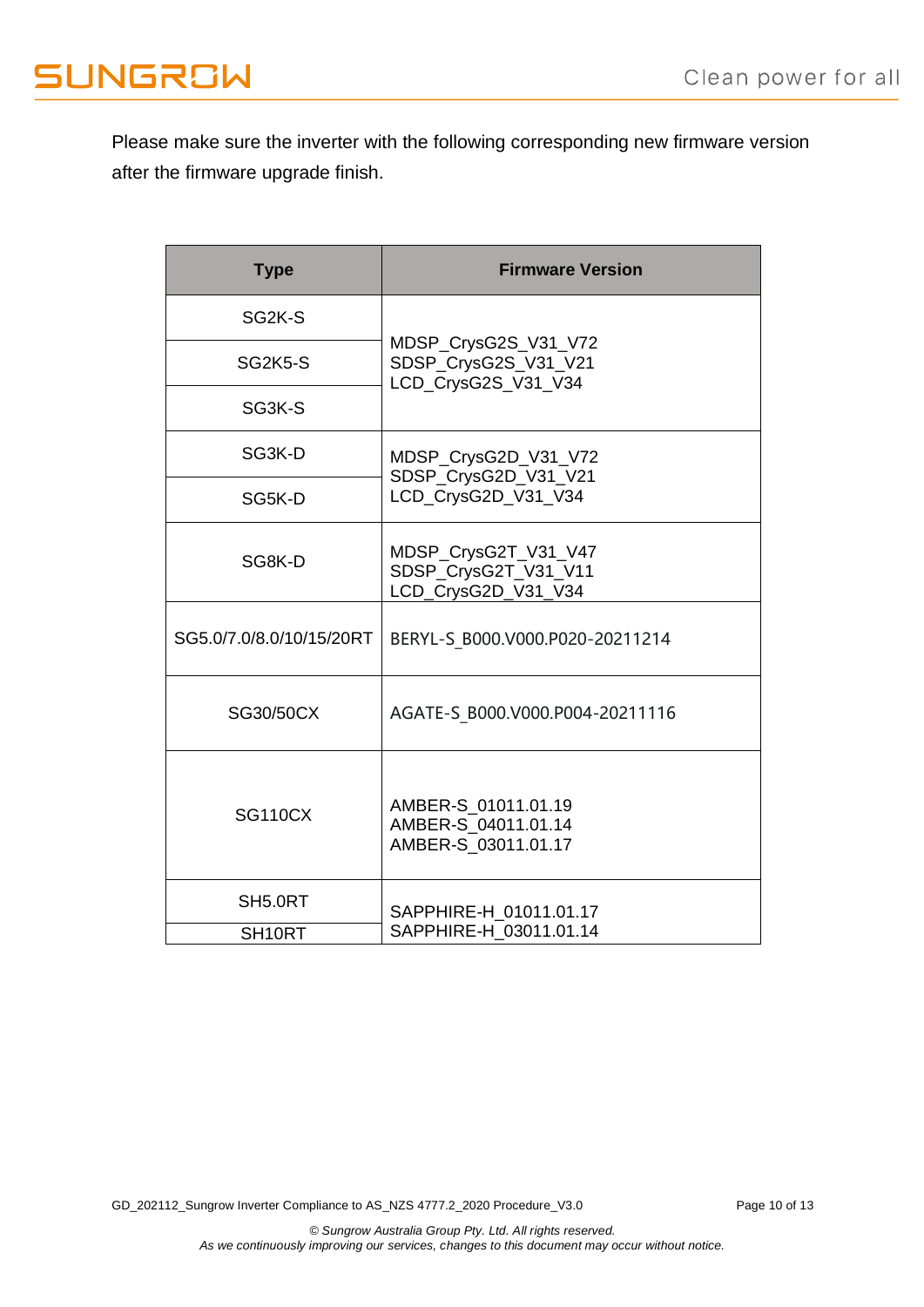

## **3. Commission Inverter**

## **3.1 Commission via iSolarCloud APP locally**

| 11:57 $\mathcal{A}$<br>$\triangleleft$ Search                                                                                                                                                                                                                                       | :‼ 全口           |                                               |                        | 11:57 $\rightarrow$<br>$\triangleleft$ Search                 | ::!! 令 ■ ■               |
|-------------------------------------------------------------------------------------------------------------------------------------------------------------------------------------------------------------------------------------------------------------------------------------|-----------------|-----------------------------------------------|------------------------|---------------------------------------------------------------|--------------------------|
| $\langle$ BACK                                                                                                                                                                                                                                                                      |                 | 11:57 $\rightarrow$<br>$\triangleleft$ Search | ≝া ক মা                | $\langle$ BACK                                                | TURN ON DEVICE           |
| <b>LOCAL ACCESS</b>                                                                                                                                                                                                                                                                 |                 | $\langle$ BACK                                | A2008284668            | <b>INITIALIZE PROTECTION PARAMETER</b>                        |                          |
|                                                                                                                                                                                                                                                                                     |                 | <b>ID VERIFICATION</b>                        |                        | Country/Region                                                |                          |
|                                                                                                                                                                                                                                                                                     | $\odot$         | Account                                       |                        | Not Configured                                                |                          |
| <b>WLAN</b>                                                                                                                                                                                                                                                                         |                 | admin                                         |                        |                                                               |                          |
|                                                                                                                                                                                                                                                                                     |                 | Password                                      | Į                      |                                                               |                          |
| Bluetooth                                                                                                                                                                                                                                                                           |                 |                                               |                        |                                                               |                          |
|                                                                                                                                                                                                                                                                                     |                 | <b>VERIFICATION</b>                           |                        |                                                               |                          |
|                                                                                                                                                                                                                                                                                     |                 |                                               | <b>Forgot Password</b> |                                                               |                          |
|                                                                                                                                                                                                                                                                                     |                 |                                               |                        |                                                               |                          |
|                                                                                                                                                                                                                                                                                     |                 |                                               |                        |                                                               |                          |
|                                                                                                                                                                                                                                                                                     |                 |                                               |                        |                                                               |                          |
|                                                                                                                                                                                                                                                                                     |                 |                                               |                        |                                                               |                          |
|                                                                                                                                                                                                                                                                                     |                 |                                               |                        |                                                               |                          |
|                                                                                                                                                                                                                                                                                     |                 |                                               |                        |                                                               |                          |
|                                                                                                                                                                                                                                                                                     |                 |                                               |                        |                                                               |                          |
|                                                                                                                                                                                                                                                                                     |                 |                                               |                        |                                                               |                          |
|                                                                                                                                                                                                                                                                                     |                 |                                               |                        |                                                               |                          |
|                                                                                                                                                                                                                                                                                     |                 |                                               |                        |                                                               |                          |
|                                                                                                                                                                                                                                                                                     |                 |                                               |                        |                                                               |                          |
|                                                                                                                                                                                                                                                                                     |                 |                                               |                        |                                                               |                          |
|                                                                                                                                                                                                                                                                                     |                 |                                               |                        |                                                               |                          |
|                                                                                                                                                                                                                                                                                     |                 |                                               |                        |                                                               |                          |
|                                                                                                                                                                                                                                                                                     |                 |                                               |                        |                                                               |                          |
|                                                                                                                                                                                                                                                                                     |                 |                                               |                        |                                                               |                          |
|                                                                                                                                                                                                                                                                                     |                 |                                               |                        |                                                               |                          |
|                                                                                                                                                                                                                                                                                     |                 |                                               |                        |                                                               |                          |
|                                                                                                                                                                                                                                                                                     |                 |                                               |                        | *2 Login with admin with pw8888 *3 Enter initial grid setting |                          |
|                                                                                                                                                                                                                                                                                     |                 |                                               |                        |                                                               |                          |
|                                                                                                                                                                                                                                                                                     | .‼ ੨ □          |                                               |                        |                                                               |                          |
|                                                                                                                                                                                                                                                                                     | <b>COMPLETE</b> | 11:58 $\mathcal{Q}$                           | ≡!?□                   | 11:58 $\sim$                                                  |                          |
|                                                                                                                                                                                                                                                                                     |                 | $\langle$ BACK                                | COMPLETE               | $\langle$ BACK                                                |                          |
|                                                                                                                                                                                                                                                                                     |                 | <b>POWER COMPANY</b>                          |                        | <b>INITIALIZE PROTECTION PARAMETER</b>                        |                          |
|                                                                                                                                                                                                                                                                                     |                 | AS/NZS 4777.2:2015                            |                        | Country/Region                                                |                          |
|                                                                                                                                                                                                                                                                                     |                 | AS/NZS 4777.2:2020 Australia A                |                        | Australia                                                     |                          |
|                                                                                                                                                                                                                                                                                     |                 | AS/NZS 4777.2:2020 Australia B                |                        | Power Company<br>AS/NZS 4777.2:2020 Australia A               |                          |
|                                                                                                                                                                                                                                                                                     | $\checkmark$    | AS/NZS 4777.2:2020 Australia C                |                        |                                                               |                          |
|                                                                                                                                                                                                                                                                                     |                 |                                               |                        |                                                               |                          |
|                                                                                                                                                                                                                                                                                     |                 | <b>ENERGEX &amp; Ergon Energy</b><br>Jemena   |                        |                                                               |                          |
|                                                                                                                                                                                                                                                                                     |                 | CitiPower & Powercor                          |                        |                                                               |                          |
|                                                                                                                                                                                                                                                                                     |                 |                                               |                        |                                                               |                          |
|                                                                                                                                                                                                                                                                                     |                 | United Energy                                 |                        |                                                               |                          |
|                                                                                                                                                                                                                                                                                     |                 | <b>AusNet Services</b>                        |                        |                                                               |                          |
|                                                                                                                                                                                                                                                                                     |                 | Endeavour Energy                              |                        |                                                               |                          |
| *1 Local access via WLAN<br>11:57 $\mathcal{Q}$<br>$\triangleleft$ Search<br>$\langle$ BACK<br><b>COUNTRY/REGION</b><br>US - New England Region<br>US-SA<br>Austria<br>Australia<br>Belgium<br>Brazil<br>Brazil_230<br>Brazil_240<br>Canada<br>Chile<br>Chile (CHL-NTSyCS)<br>China |                 | Ausgrid                                       |                        |                                                               |                          |
|                                                                                                                                                                                                                                                                                     |                 | PowerWater                                    |                        |                                                               |                          |
|                                                                                                                                                                                                                                                                                     |                 | <b>SA Power Networks</b>                      |                        |                                                               |                          |
| Chinese Taipei<br>Czech Republic<br>Denmark                                                                                                                                                                                                                                         |                 | <b>Horizon Power</b><br>westernpower          |                        |                                                               | ≝! ≑ □<br>TURN ON DEVICE |

GD\_202112\_Sungrow Inverter Compliance to AS\_NZS 4777.2\_2020 Procedure\_V3.0 Page 11 of 13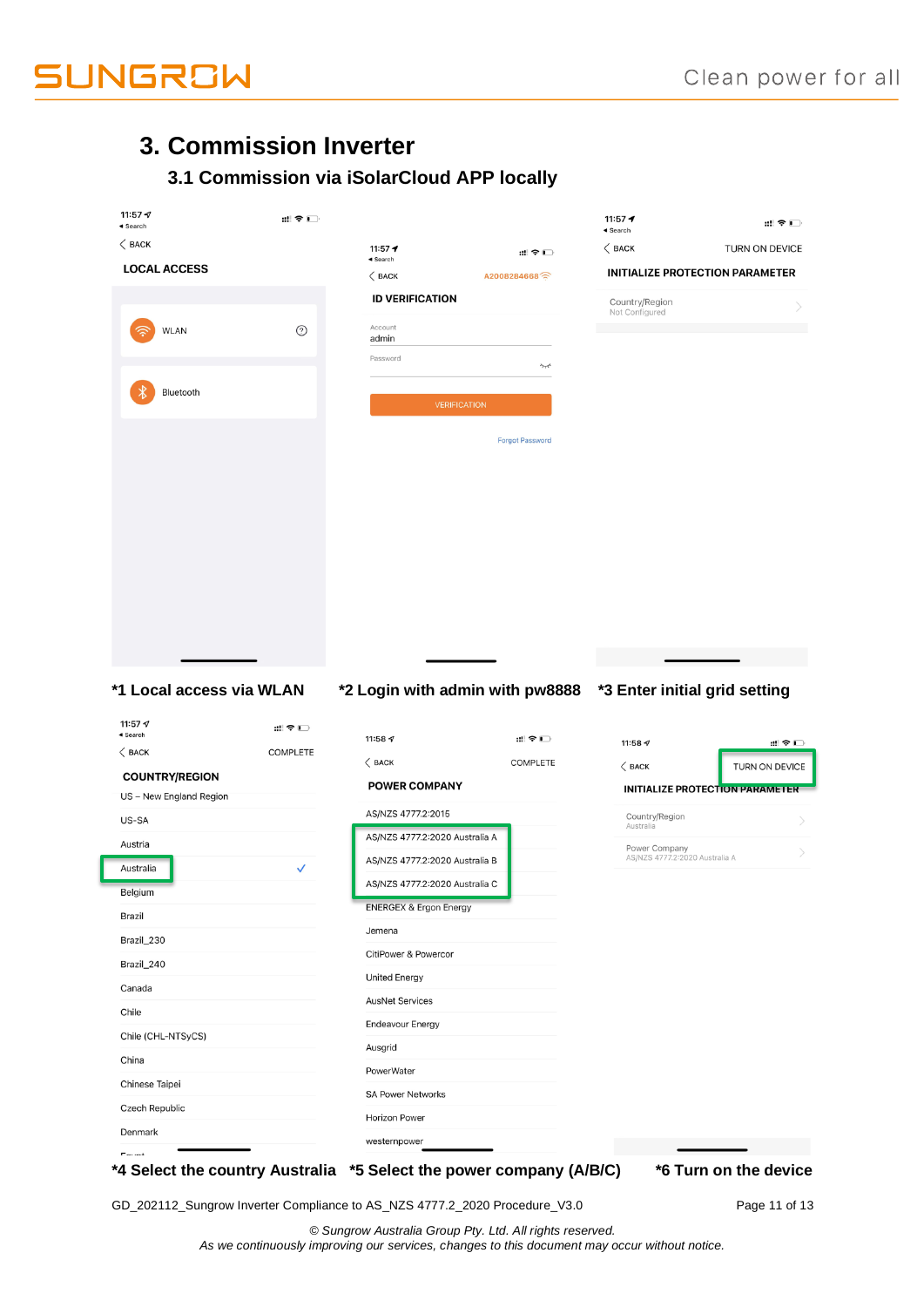If the inverter didn't upgrade to the latest firmware, it will pop up the setting failed when you select the power company according to the new AS.NZS 4777 standards.

| 12:12 $-$<br>Search               |                                | ≝ಿ⊏             |
|-----------------------------------|--------------------------------|-----------------|
| $\langle$ BACK                    |                                | <b>COMPLETE</b> |
| <b>POWER COMPANY</b>              |                                |                 |
| AS/NZS 4777.2:2015                |                                |                 |
|                                   | AS/NZS 4777.2:2020 Australia A | ✓               |
|                                   | AS/NZS 4777.2:2020 Australia B |                 |
|                                   | AS/NZS 4777.2:2020 Australia C |                 |
| <b>ENERGEX &amp; Ergon Energy</b> |                                |                 |
| Jemena                            |                                |                 |
| CitiPower & Powercor              |                                |                 |
| <b>United Energy</b>              |                                |                 |
| <b>AusNet Services</b>            |                                |                 |
| <b>Endeavour Energy</b>           |                                |                 |
| Ausgrid                           |                                |                 |
| PowerWater                        |                                |                 |
| SA Power Net                      |                                |                 |
| Horizon Powe                      |                                |                 |
| westernpowe                       | <b>Setting Failed</b>          |                 |

### **3.2 Commission via iSolarCloud browser remotely**

Login the installer iSolarCloud account, search the plant and enter the **Settings**. Click the tick box and select the plant, then click the **Initial Grid Connection.**

| < Back                           | Settings           |                |                   |            |              |                |                                |                              |                           |                |
|----------------------------------|--------------------|----------------|-------------------|------------|--------------|----------------|--------------------------------|------------------------------|---------------------------|----------------|
|                                  | Inverter<br>$\vee$ | Device Model v | Country/Regi v    | Device S/N | $\Omega$     |                | <b>Initial Grid Connection</b> |                              | Common Parameter Settings | Task List<br>v |
|                                  | ☑<br>Plant Name    | Device Name    | Initial Grid      | Device S/N | Device Model | Country/Region | Grid Type                      | Version No.                  | Device Interval           | Operation      |
|                                  | ◙                  | SG5K-D_001_001 | A2<br>Already Set |            | SG5K-D       | Australia      | 50 Hz                          | CR0-1.0.5.0-AR0-<br>1.0.17.0 | B <sub>2</sub>            | a a o          |
|                                  |                    |                |                   |            |              |                |                                |                              |                           |                |
| <b>BB</b> Overview               |                    |                |                   |            |              |                |                                |                              |                           |                |
| Device Information               |                    |                |                   |            |              |                |                                |                              |                           |                |
| $\triangle$ Fault                |                    |                |                   |            |              |                |                                |                              |                           |                |
| <sup>2</sup> Plant Configuration |                    |                |                   |            |              |                |                                |                              |                           |                |
| Advanced                         |                    |                |                   |            |              |                |                                |                              |                           |                |
| <b>&amp;</b> Settings            |                    |                |                   |            |              |                |                                |                              |                           |                |
| Firmware Update                  |                    |                |                   |            |              |                |                                |                              |                           |                |
|                                  |                    |                |                   |            |              |                |                                |                              |                           |                |
|                                  |                    |                |                   |            |              |                |                                |                              |                           |                |

GD\_202112\_Sungrow Inverter Compliance to AS\_NZS 4777.2\_2020 Procedure\_V3.0 Page 12 of 13